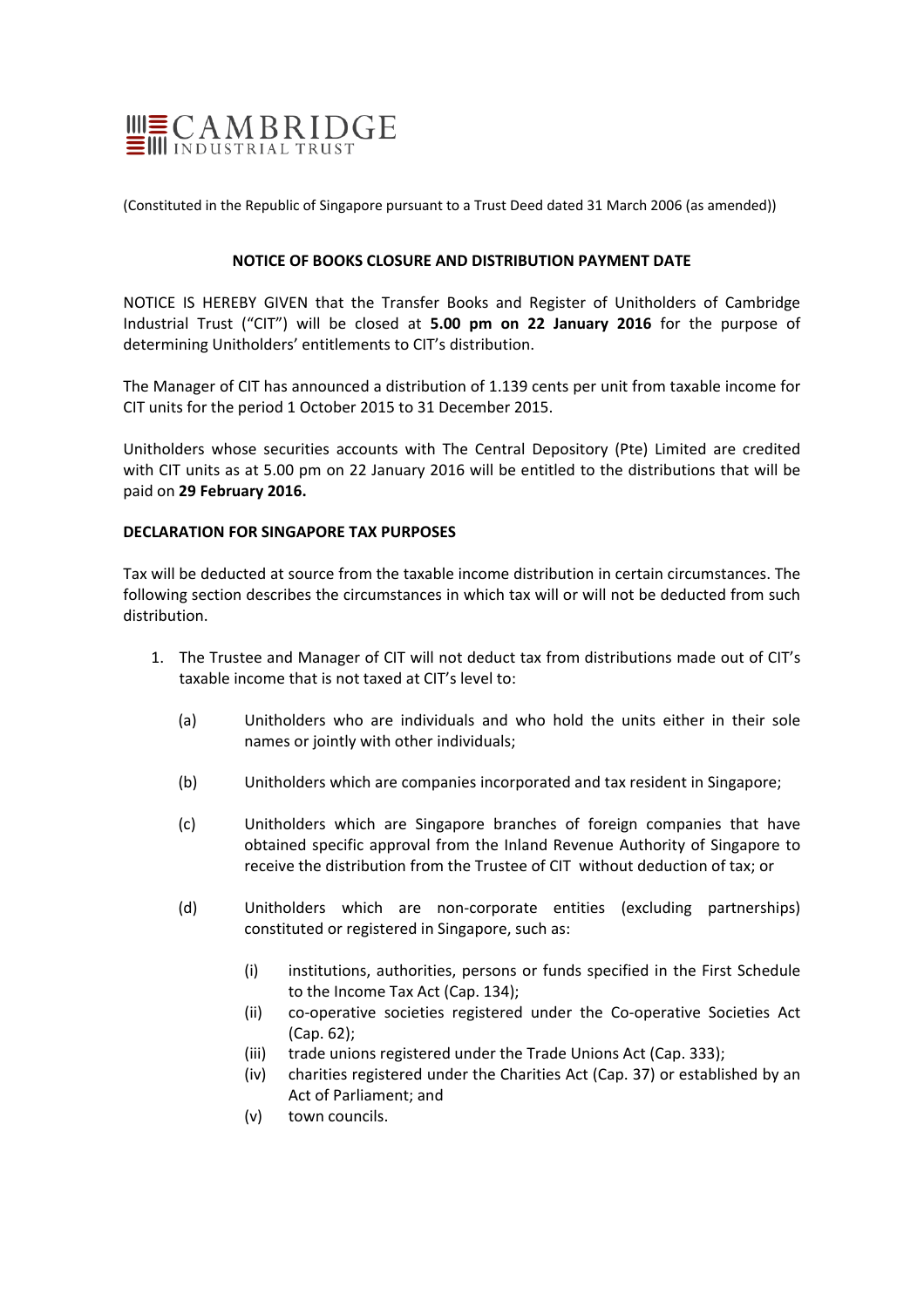- 2. For distributions made to classes of Unitholders that do not fall within the categories stated under Note 1 above, the Trustee and the Manager of CIT will deduct tax at the rate of 10% if the Unitholders are foreign non-individual investors. A foreign nonindividual investor is one which is not a resident of Singapore\* for income tax purposes and:
	- (a) which does not have a permanent establishment^ in Singapore; or
	- (b) which carries on any operation in Singapore through a permanent establishment in Singapore, where the funds used to acquire the units in CIT are not obtained from that operation.
- 3. Unitholders are required to complete the applicable Section A, B or C of the "*Declaration for Singapore Tax Purposes Form A*" ("**Form A**") if they fall within the categories (b) to (d) stated under Note 1 or Section D of Form A if they qualify as a foreign non-individual investor as described under Note 2.
- 4. The Trustee and the Manager of CIT will rely on the declarations made in Form A to determine (i) if tax is to be deducted for the categories of Unitholders listed in (b) to (d) under Note 1; and (ii) if tax is to be deducted at the rate of 10% for distributions to foreign non‐individual investors as described under Note 2.

# 5. **Unitholders who fall within class (a) under Note 1 are not required to submit Form A.**

- 6. Unitholders who do not fall within the classes of Unitholders listed in Note 1 and Note 2 above can choose not to return Form A as tax will be deducted from the distributions made to them at the prevailing corporate tax rate in any case.
- 7. The Trustee and the Manager of CIT will deduct tax at the prevailing corporate tax rate from distributions made out of CIT's taxable income that is not taxed at CIT's level, in respect of units held by depository agents except where the beneficial owners of these units are:
	- (a) Individuals and the units are not held through a partnership in Singapore;
	- (b) Qualifying unitholders as listed in categories (b) to (d) under Note 1; or
	- (c) Foreign non‐individual investors.

For units held through the depository agents, the depository agents must complete the "*Declaration by Depository Agents for Singapore Tax Purposes Form B*" ("**Form B**") and its annexes (Annex 1 for individuals, Annexes 2 and 2.1 for qualifying Unitholders and Annex 3 for foreign non‐individuals).

8. Form A and Form B (and its annexes) will be sent to Unitholders and depository agents respectively, by CIT's Unit Registrar, B.A.C.S. Private Limited, on or around **27 January 2016.**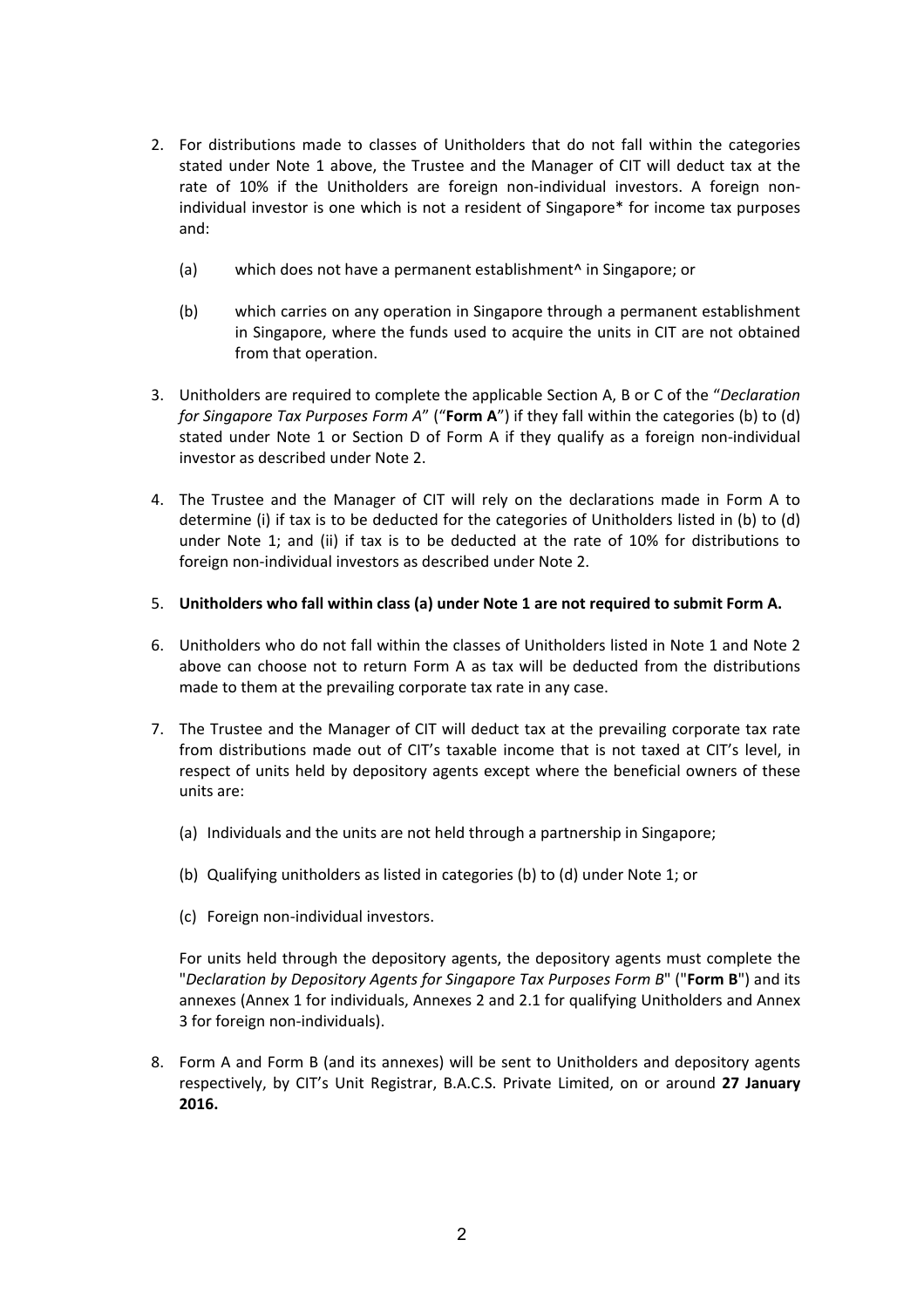- 9. Unitholders (Form A) and the depository agents (Form B and its annexes) will have to complete the forms legibly and send it to the Unit Registrar such that it is received by **5.00 p.m. on 12 February 2016**. The Trustee and the Manager of CIT will rely on the declarations made in Form A and Form B to determine if tax is to be deducted. Failure to comply with any of these requirements will render Form A and Form B invalid and the Trustee and the Manager of CIT will be obliged to deduct the appropriate amount of tax from the distributions in respect of which this announcement is made.
- 10. Unitholders who hold units under the Central Provident Fund Investment Scheme (CPFIS) and the Supplementary Retirement Scheme (SRS) do not have to return the Form as they will receive gross distributions paid to their respective CPFIS and SRS accounts.

# **IMPORTANT REMINDER**

**Unitholders and the depository agents must complete and return the "***Declaration for Singapore* Tax Purposes Forms A and B (and its annexes)" to B.A.C.S. Private Limited's office by 5.00 pm on **12 February 2016 in order to receive the distributions either at gross or at net as described above.**

## **DECLARATION IN INCOME TAX RETURN**

This distribution is considered as income for the year 2015. Beneficial owners of these distributions, other than those who are exempt from tax on distributions, are required to declare the taxable income component of the distributions as taxable income in their income tax return for the Year of Assessment 2016.

## **IMPORTANT DATES AND TIMES**

| <b>Timeline</b>                   | Event                                                                                                                                                                                                                                                                                                                                        |
|-----------------------------------|----------------------------------------------------------------------------------------------------------------------------------------------------------------------------------------------------------------------------------------------------------------------------------------------------------------------------------------------|
| 14 January 2016 (Thurs)           | Distribution Reinvestment Plan ("DRP") is only<br>offered to Unitholders with registered addresses in<br>Singapore. Those Unitholders who are resident<br>outside Singapore must provide to The Central<br>Depository (Pte) Limited addresses in Singapore for<br>the service of notices and documents if they are<br>interested in the DRP. |
| 9.00 a.m., 20 January 2016 (Wed)  | Units will be traded ex-date                                                                                                                                                                                                                                                                                                                 |
| 5.00 p.m., 22 January 2016 (Fri)  | Close of CIT's Transfer Books and Register of<br>Unitholders                                                                                                                                                                                                                                                                                 |
| 5.00 p.m., 12 February 2016 (Fri) | Unitholders and depository agents must have<br>completed and returned the "Declaration for<br>Singapore Tax Purposes Form A and Form B" to the<br>Unit Registrar, B.A.C.S. Private Limited.                                                                                                                                                  |
| 29 February 2016 (Mon)            | Payment of distribution                                                                                                                                                                                                                                                                                                                      |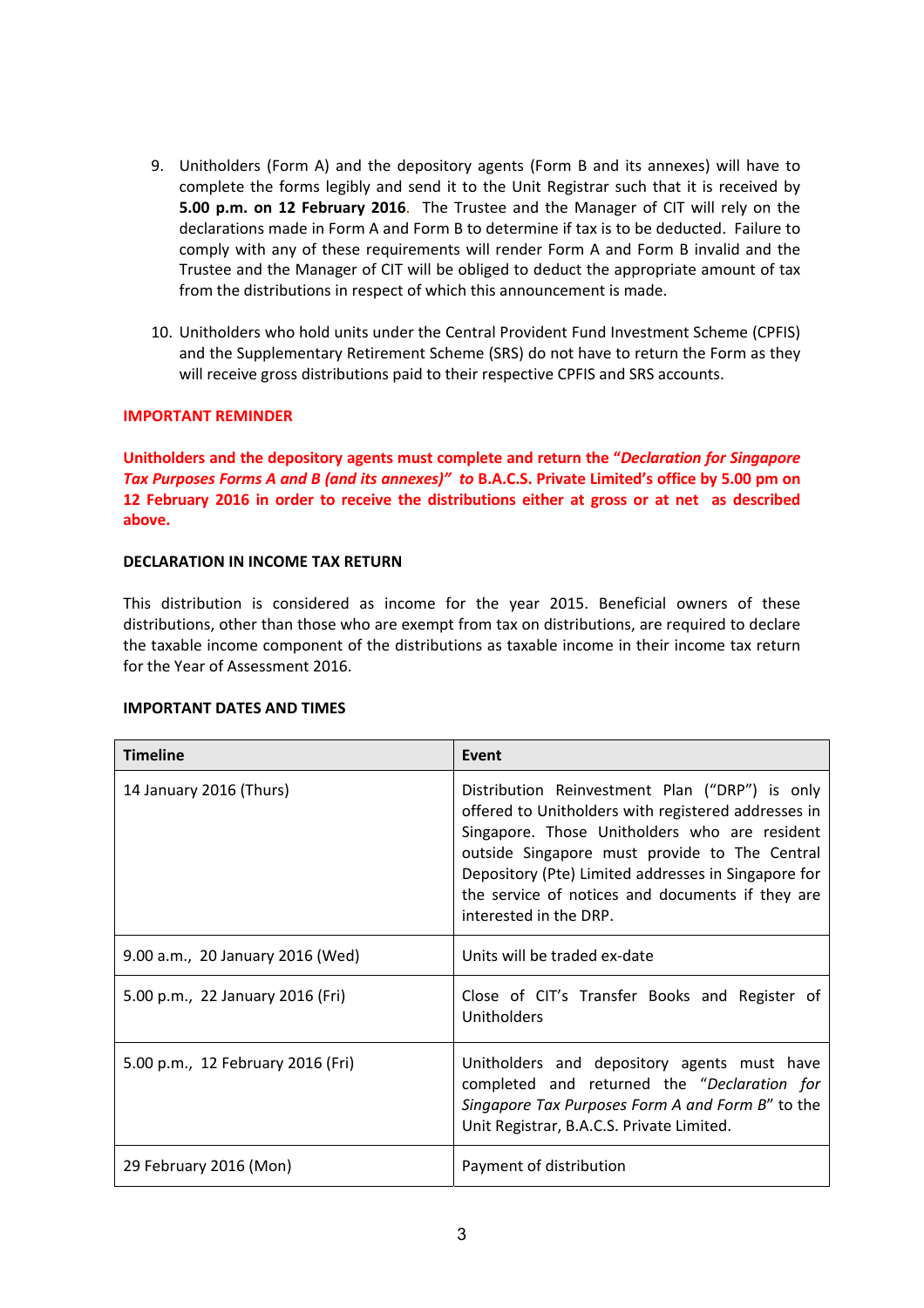Should Unitholders have any queries in relation to these procedures, please do not hesitate to contact:

Cambridge Industrial Trust Management Limited Ms Amy Low Financial Controller Tel: +65 6827 9366 amylow@cambridgeitm.com

By Order of the Board Cambridge Industrial Trust Management Limited As Manager of Cambridge Industrial Trust (Company Registration No.: 200512804G, Capital Markets Services Licence no.: 100132‐2)

Philip Levinson Chief Executive Officer and Executive Director 14 January 2016

## **Notes**

- A Company is not a resident of Singapore if the management and control of its business is exercised outside Singapore.
- ^ Under the Singapore Income Tax Act, permanent establishment means a fixed place where business is wholly or partly carried on including a place of management, a branch, an office, a factory, a warehouse, a workshop, a farm or plantation, a mine, oil well, quarry or other place of extraction of natural resources, a building or work site or a construction, installation or assembly project. A unitholder shall be deemed to have a permanent establishment in Singapore if it:
	- (i) carries on supervisory activities in connection with a building or work site or a construction, installation or assembly project; or
	- (ii) has another person acting on the Unitholder's behalf in Singapore who:
		- (a) has and habitually exercises an authority to conclude contracts;
		- (b) maintains stock of goods or merchandise for the purpose of delivery on its behalf; or
		- (c) habitually secures orders wholly and almost wholly for the Unitholder or for such other enterprises as are controlled by the Unitholder.